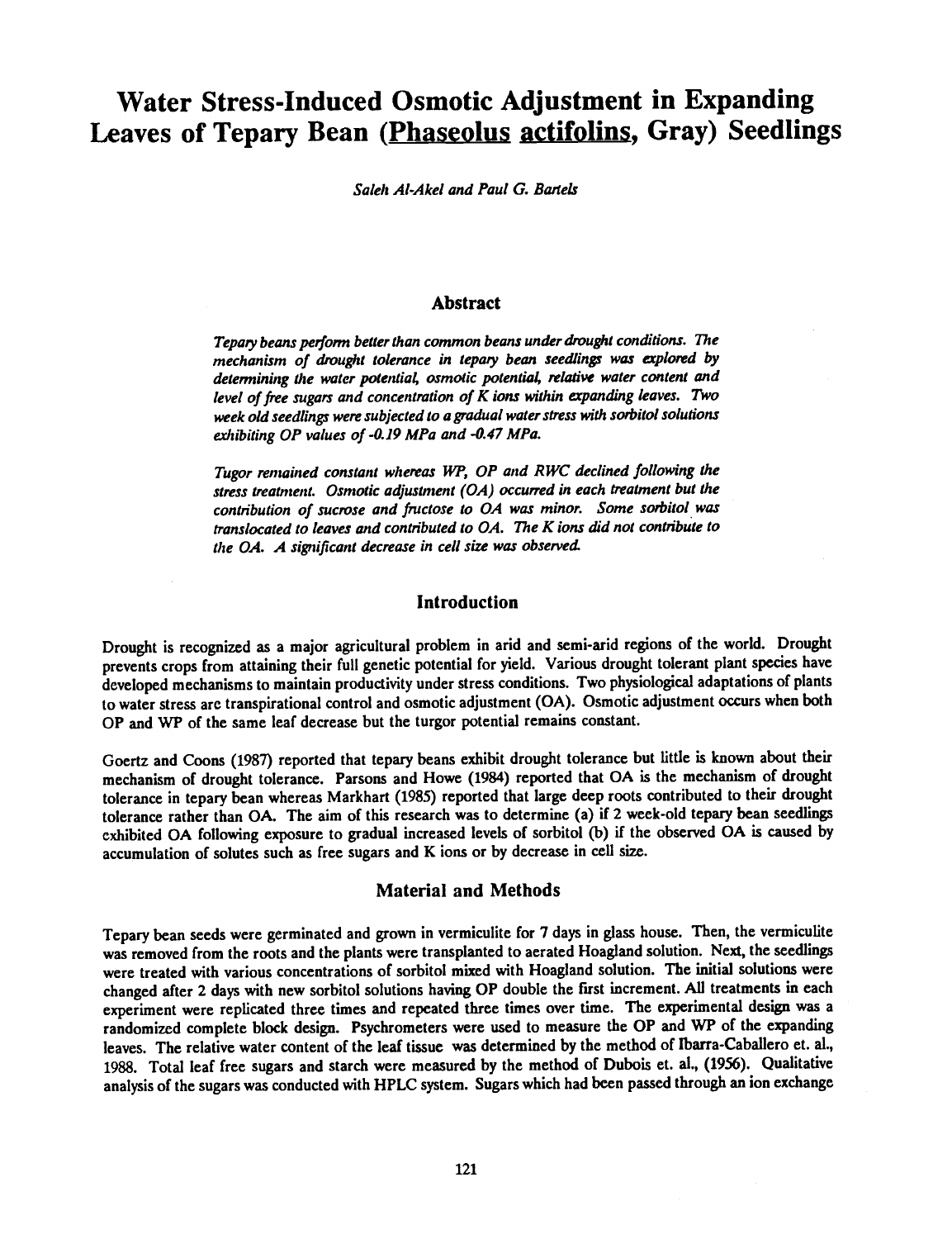column were injected into Waters HPLC system and sugar identified by their retention times. K ion levels in the leaf tissue were determined by atomic absorption spectrophotometry.

### Results and Discussion

Water stress generated by sorbitol treatment led to an osmotic adjustment (OA) in the expanding leaves of 2 week old seedlings. The osmoticum of leaf tissue increased by 60 mM for seedlings treated with -0.19 MPa sorbitol and 232 mM for seedlings treated with -0.47 MPa sorbitol as compared to controls (Table 1.). Water and osmotic potential of the leaves were both reduced by water stress whereas TP remained constant. The concentration of free sugars in the treated seedlings increased. Sorbitol was the abundant free sugar in plants. The increase of sucrose was slightly greater than the increase of fructose but less than sorbitol. The contribution of sucrose to the true osmotic adjustment was approximately 2 to 5%, whereas sorbitol accounted for 32 to 44% of the OA. K ions did not contribute to OA and the level of these ions actually declined in the treated plants.

The cell size of the leaves from treated seedlings was smaller than the control indicating that the reduced cell size also may account for some of the observed OA.

### References

Dubois, M. et. al. 1956. Colorimetric method for determination of sugars and related substances. Anal. Chem. 8: 350 -356.

Goertz, J.S. and J. Coons. 1987. Emergence of tepary and navy bean with increasing salinity. In Vegetable Report, University of Arizona. Series S-1 pp 13-15.

Ibarra- Caballero et. al. 1988. Proline accumulation as symptom of drought stress in maize. J. Exp Bot. 39:889- 897.

Markhart, A.H. 1985. Comparative water relations of Phaseolus vulgaris and Phaseolus actifolius. Plant Physiol. 77: 113 -117.

Parsons, L. and T. Howe. 1984. Effect of water stress on the water relations of Phaseolus vulgaris and drought resistance Phaseolus actifolius. Physiologia Plantarum 60:197-202.